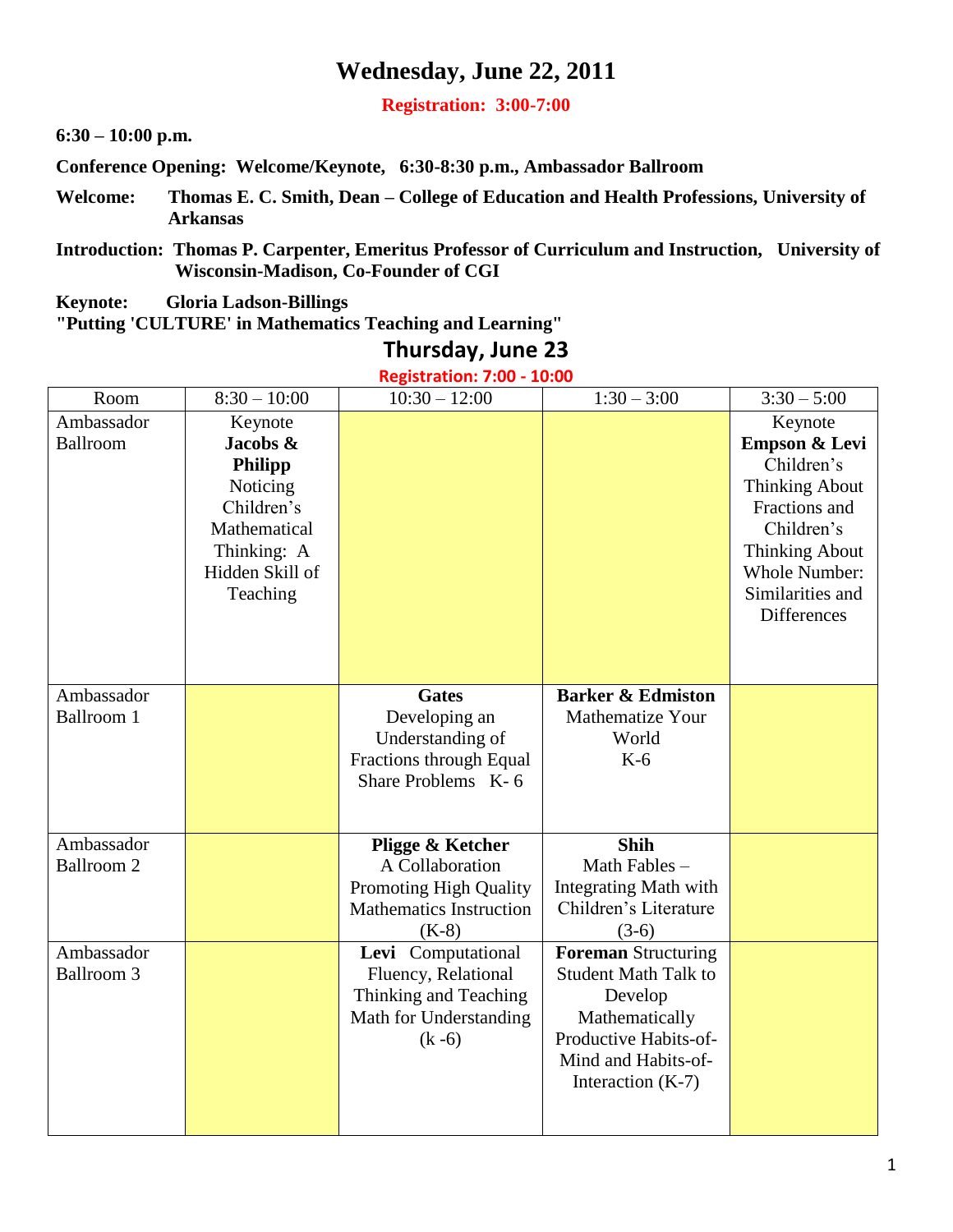| Room              | $8:30 - 10:00$ | $10:30 - 12:00$                                 | $1:30 - 3:00$                                     | $3:30 - 5:00$ |
|-------------------|----------------|-------------------------------------------------|---------------------------------------------------|---------------|
| Ambassador        |                | <b>Maldanodo Unpacking</b>                      | <b>Moscardini</b> Developing                      |               |
| Ballroom 4        |                | Problem Solving:                                | <b>Inclusive Classroom</b>                        |               |
|                   |                | Making Sense of                                 | Practitioners, Supporting                         |               |
|                   |                | Mathematics with                                | <b>Every Learner:</b>                             |               |
|                   |                | English Language                                | <b>Cognitively Guided</b>                         |               |
|                   |                | Learners $(K-3)$                                | <b>Instruction in Scotland</b>                    |               |
|                   |                |                                                 | $(K-6)$                                           |               |
|                   |                |                                                 |                                                   |               |
| Ambassador        |                | <b>Barron &amp; Schrauger</b>                   | <b>Blome &amp; Long</b>                           |               |
| <b>Ballroom 5</b> |                | Decisions, Decisions                            | Getting Started with CGI                          |               |
|                   |                | $(K-3)$                                         | Using a Small Group                               |               |
|                   |                |                                                 | Model                                             |               |
|                   |                |                                                 | $(K-3)$                                           |               |
| Ambassador        |                | White Kindergarten                              | Hogg & Gray                                       |               |
| Ballroom 6        |                | <b>CGI</b>                                      | Developing Fact Fluency                           |               |
|                   |                |                                                 | $K-6$                                             |               |
| Ambassador        |                | Brock & Via                                     | Weinrick                                          |               |
| Ballroom 7        |                |                                                 |                                                   |               |
|                   |                | <b>Team Meetings Here</b><br>We Are! How did we | Lesson Study and CGI:<br>A View From              |               |
|                   |                |                                                 |                                                   |               |
|                   |                | get there?                                      | Kindergarten<br>$K-2$                             |               |
|                   |                | <b>Brickwedde</b>                               | Junk                                              |               |
| Envoy             |                | <b>Transitioning From</b>                       | <b>Equal Sharing Problems</b>                     |               |
|                   |                |                                                 |                                                   |               |
|                   |                |                                                 |                                                   |               |
|                   |                | Additive to                                     | as an Introduction to                             |               |
|                   |                | Multiplicative Thinking                         | Fractions $(K - 6)$                               |               |
|                   |                | $(Grade 3-6)$                                   |                                                   |               |
|                   |                |                                                 |                                                   |               |
| Consulate 1       |                | Saracini & Webb                                 | <b>Flud</b><br>CGI Is Not Just for K-2:           |               |
|                   |                | Developing Children's                           |                                                   |               |
|                   |                | Understanding of                                | <b>What Does CGI Look</b>                         |               |
|                   |                | Equality $(K-6)$                                | Like in $3^{\text{rd}}$ - 4 <sup>th</sup> Grades? |               |
|                   |                |                                                 |                                                   |               |
| Consulate 2       |                | <b>Grace &amp; Sandy</b>                        | <b>Armstrong</b>                                  |               |
|                   |                | Posing Problems with a                          | <b>CGI</b> and Common Core                        |               |
|                   |                | Purpose                                         | $(K-3)$                                           |               |
|                   |                | $(K-3)$                                         |                                                   |               |
| Diplomat          |                | <b>McComas</b>                                  | <b>Nielsen &amp; Russell</b>                      |               |
|                   |                | <b>Mathematically Gifted</b>                    | <b>Using Relational</b>                           |               |
|                   |                | <b>Students in CGI Class</b>                    | Thinking to Build                                 |               |
|                   |                | Grades 3-6                                      | Algebraic Concepts and                            |               |
|                   |                |                                                 | Proportional Reasoning                            |               |
|                   |                |                                                 | Grades 3-7                                        |               |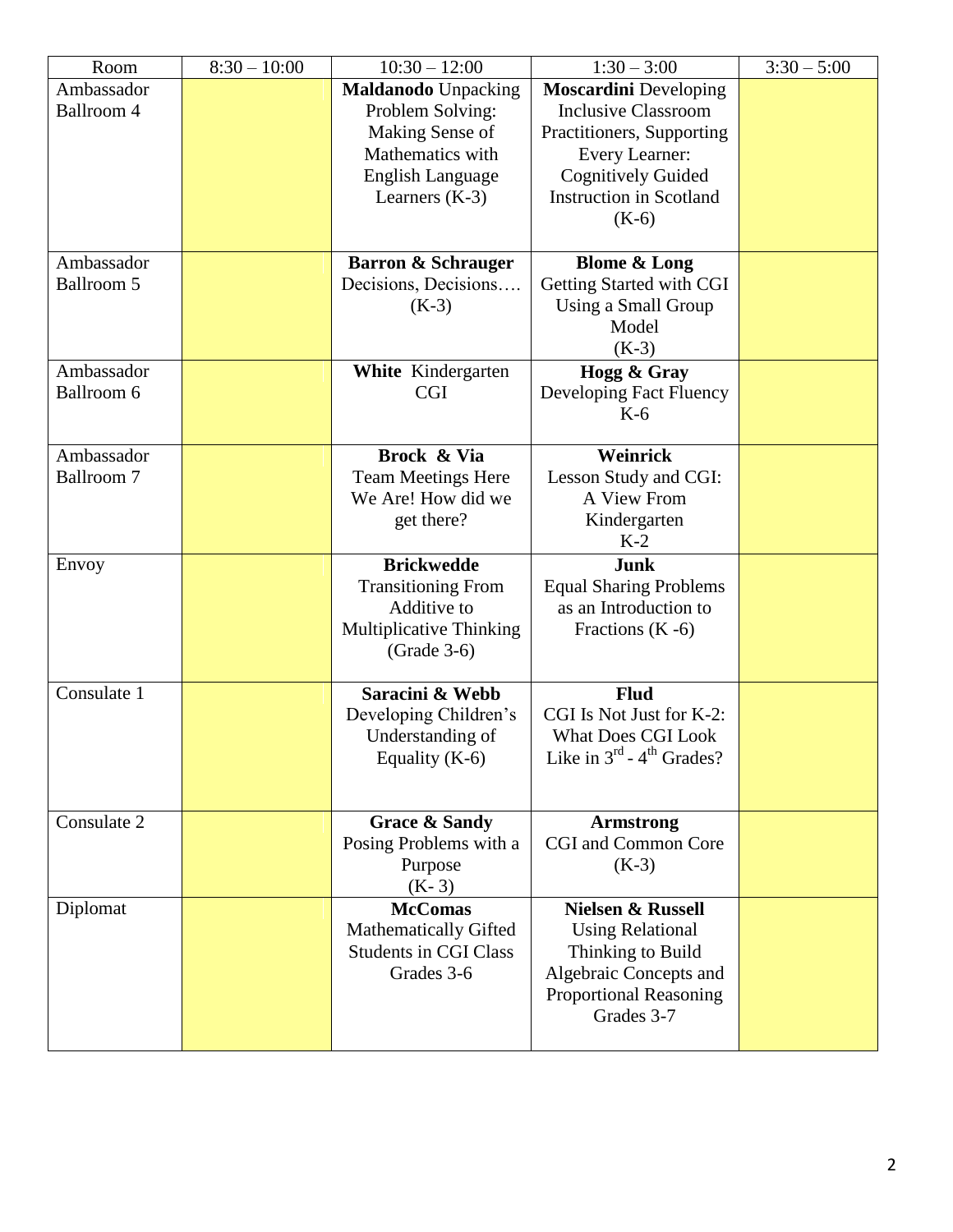# **Friday, June 24**

### **Registration: 7:30 – 9:00**

| Room                            | $8:30 - 10:00$                       | $10:30 - 12:00$                                                                                                                                                                                            | $1:00 - 4:15$                                                                                           |
|---------------------------------|--------------------------------------|------------------------------------------------------------------------------------------------------------------------------------------------------------------------------------------------------------|---------------------------------------------------------------------------------------------------------|
| Ambassador<br>Ballroom          | Coffman<br>Welcome                   |                                                                                                                                                                                                            |                                                                                                         |
|                                 | Keynote Carpenter &<br><b>Franke</b> |                                                                                                                                                                                                            |                                                                                                         |
|                                 | Why CGI?                             |                                                                                                                                                                                                            |                                                                                                         |
| Ambassador<br>Ballroom 1        |                                      | Case, Bird, Carter, Nielsen,<br>Wieland, & Wilson<br>Growing CGI Within a Region<br>$K-6$                                                                                                                  | <b>Nordness</b><br>What About the Facts?<br>$(Grades K-5)$                                              |
| Ambassador<br><b>Ballroom 2</b> |                                      | <b>Bookout &amp; Scott</b><br>Probing for Answers-RTI and<br><b>CGI</b><br>$(K-6)$                                                                                                                         | <b>Baek</b><br>Teaching and Learning of<br>Multi-digit Multiplication and<br>Division<br>$(Grades 3-6)$ |
| Ambassador<br><b>Ballroom 3</b> |                                      | <b>Brickwedde</b><br>Using Multiplication $&$<br><b>Measurement Division to</b><br>Develop Base Ten<br>Understanding<br>$K-6$                                                                              | <b>Tanya Blais</b><br>Developing Base Ten<br>Understanding: The Teacher's<br>Role<br>(Grades $K-3$ )    |
| Ambassador<br>Ballroom 4        |                                      | <b>Philipp</b><br>Children's Surprising<br><b>Understandings of Negative</b><br><b>Numbers</b><br>$(K-6)$                                                                                                  | Chan<br>Building a Foundation through<br><b>Counting Collections</b><br>$(Grades K-2)$                  |
| Ambassador<br><b>Ballroom 5</b> |                                      | Lubinski & Otto<br>How Can We as CGI Teachers<br><b>Extend Our Own Thinking</b><br>Processes to Meet the<br>Challenges of the Common<br><b>Core Standards Regarding</b><br>Algebraic Reasoning?<br>$(K-8)$ | <b>Brown</b><br>A Beginning Look at CGI<br>$(K-3)$                                                      |
| Ambassador<br>Ballroom 7        |                                      | Dominguez & Henry<br>Story Problems in<br>KindergartenReally??                                                                                                                                             | <b>Lane &amp; Pierson</b><br>Dealing with Data for Student<br>Understanding (Grades 5-7)                |